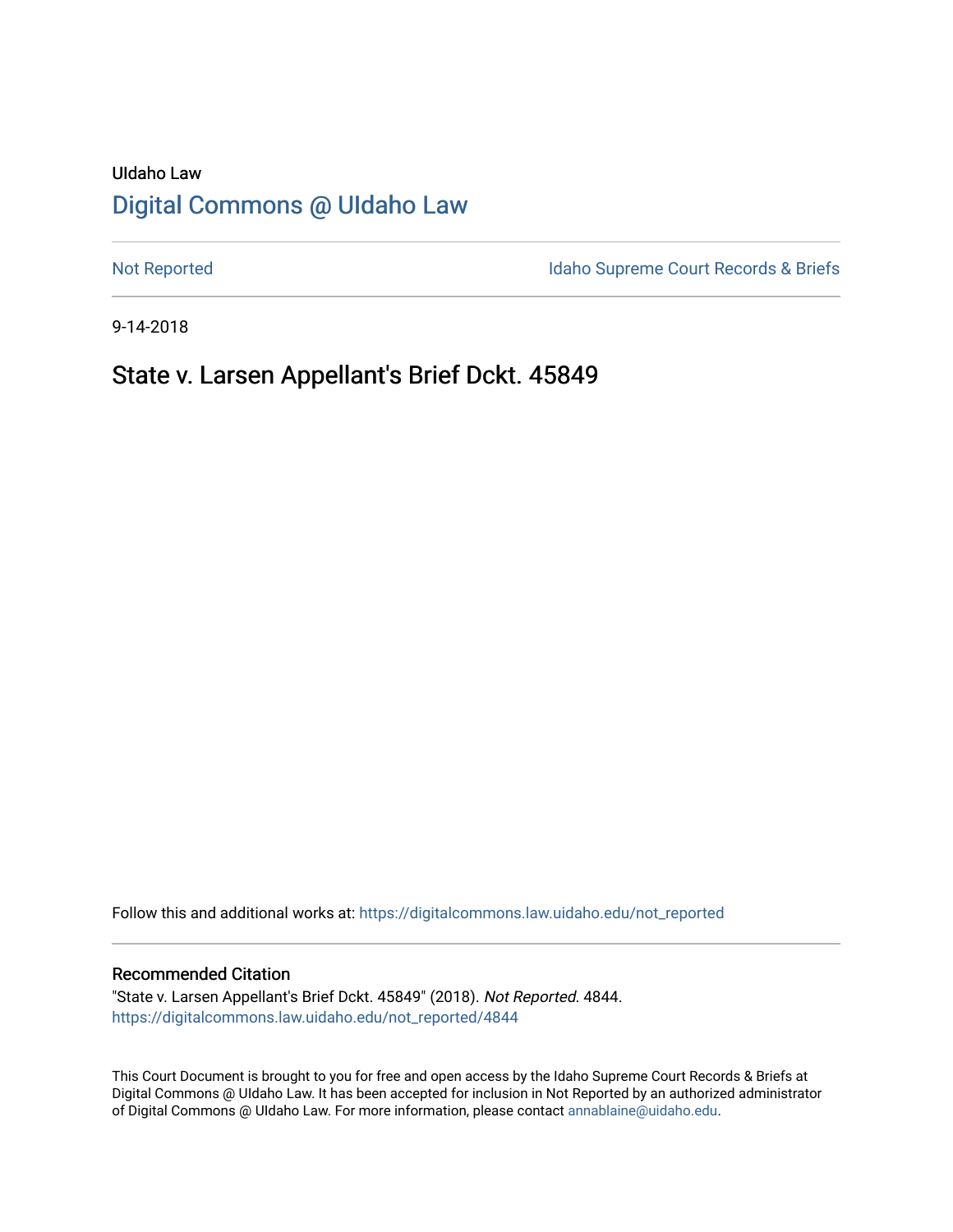Electronically Filed 9/14/2018 9:36 AM Idaho Supreme Court Karel Lehrman, Clerk of the Court By: Brad Thies, Deputy Clerk

ERIC D. FREDERICKSEN State Appellate Public Defender I.S.B. #6555

MAYA P. WALDRON Deputy State Appellate Public Defender I.S.B. #9582 322 E. Front Street, Suite 570 Boise, Idaho 83702 Phone: (208) 334-2712 Fax: (208) 334-2985 E-mail: documents@sapd.state.id.us

## IN THE SUPREME COURT OF THE STATE OF IDAHO

| STATE OF IDAHO,       |                                       |
|-----------------------|---------------------------------------|
| Plaintiff-Respondent, | NO. 45849                             |
| V.                    | KOOTENAI COUNTY NO. CR 2015-<br>16339 |
| DAVID ANDREW LARSEN,  |                                       |
| Defendant-Appellant.  | <b>APPELLANT'S BRIEF</b>              |

## STATEMENT OF THE CASE

#### Nature of the Case

David Andrew Larsen appeals from the district court's order relinquishing jurisdiction. Mindful that the district court did not have jurisdiction to place him on probation, Mr. Larsen contends that the district court abused its discretion by relinquishing jurisdiction.

## Statement of Facts and Course of Proceedings

After Mr. Larsen pled guilty to injury to child for having sex with a seventeen-year-old  $(R.,<sup>1</sup>$  $(R.,<sup>1</sup>$  $(R.,<sup>1</sup>$  pp.55–57), the district court sentenced him to ten years fixed and retained jurisdiction

<span id="page-1-0"></span><sup>&</sup>lt;sup>1</sup> Citations to "R." refer to the clerk's record created for Mr. Larsen's appeal in docket number 45064, and citations to "L.R." refer to the limited record created for this appeal.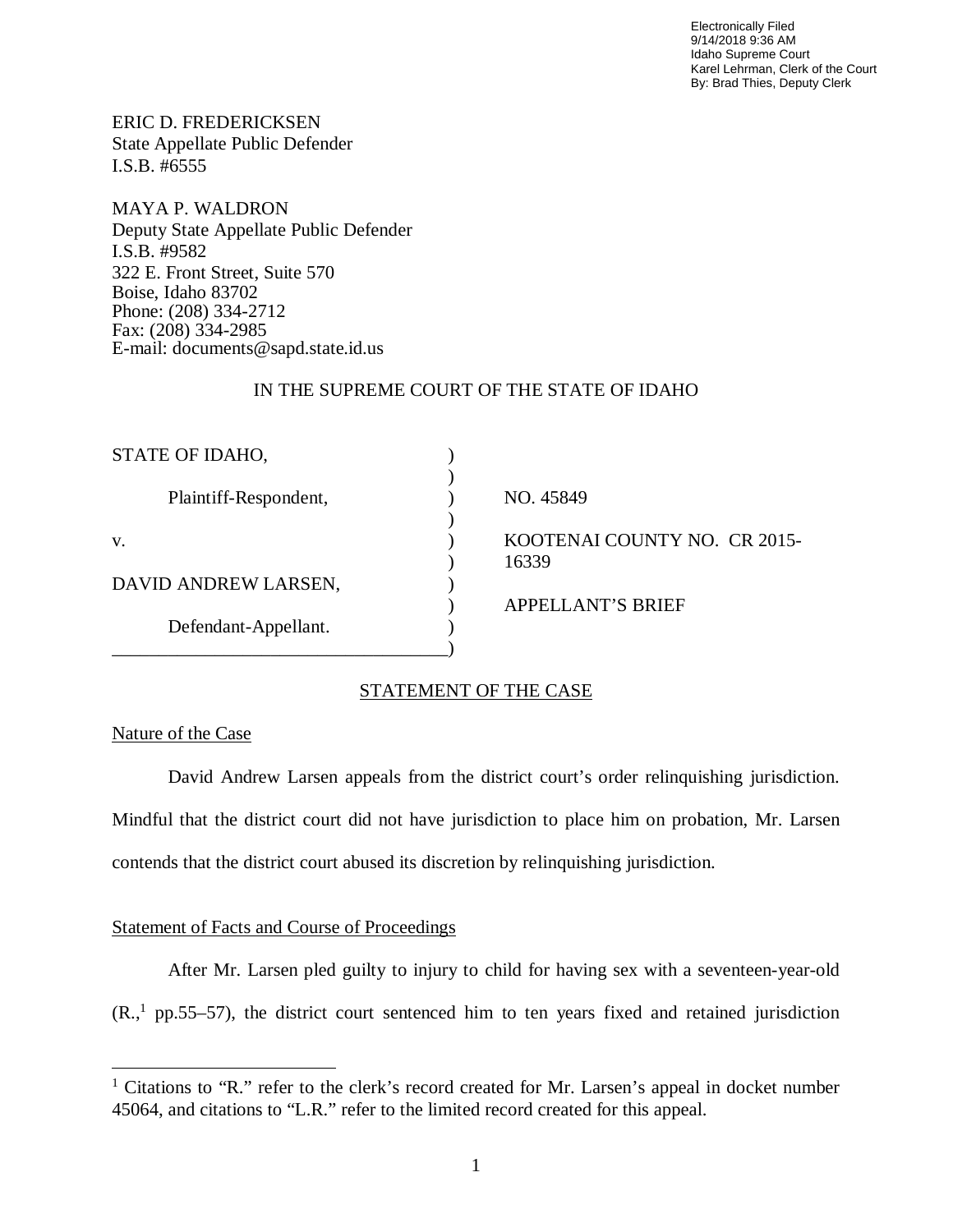(R., pp.69–71). As part of its sentence, the court recommended the sex offender curriculum and hand-wrote that "there needs to be a polygraph regarding whether the juvenile consented." (R., p.70.)

Mr. Larsen was diagnosed with autism for the first time while on his rider. (R., pp.75– 76.) After getting that diagnosis and extending the period of retained jurisdiction under I.C. § 19-2601(4) so that Mr. Larsen could finish his rider, the court relinquished jurisdiction despite both defense counsel and the State recommending probation. (R., pp.78–79, 82–83, 85– 86; *see generally* 3/16/2017 Tr.) The court explained

I sent this person on a rider over a year ago, and in that document I required him to get a full disclosure polygraph about the events in question, whether the juvenile victim in this case consented to his having sex with her or not. I still don't really have that, and that's not what worries me at the present time.

What worries me at the present time is that I'm dealing with a person, Mr. Larsen, who can't be supervised on probation mainly because he is incapable of being monitored on probation.

 $(3/16/2017$  Tr., p.15, L.17–p.16, L.1.) The court compared Mr. Larsen's first polygraph, which disclosed three encounters with the victim in this case, to the most recent polygraph, which disclosed "a spreadsheet of victims." (3/16/2017 Tr., p.16, Ls.1–19.) Because Mr. Larsen passed both polygraphs, the court concluded that he could "pass a polygraph on virtually any subject in the world," and said that "frightens me to no end, and I—I am not seeing a set of circumstances that I could impose that would allow Mr. Larsen to be safely supervised in the community . . . ."  $(3/16/2017 \text{ Tr.}, \text{ p.16}, \text{ Ls.19–24.})$  The court did, however, modify Mr. Larsen's sentence to a unified term of ten years, with two years fixed. (3/16/2017 Tr., p.20, Ls.20–24; R., pp.85–86.)

Defense counsel then filed an Idaho Criminal Rule 35 motion, which was based on two pieces of new information: Yet another polygraph Mr. Larsen completed in an effort to appease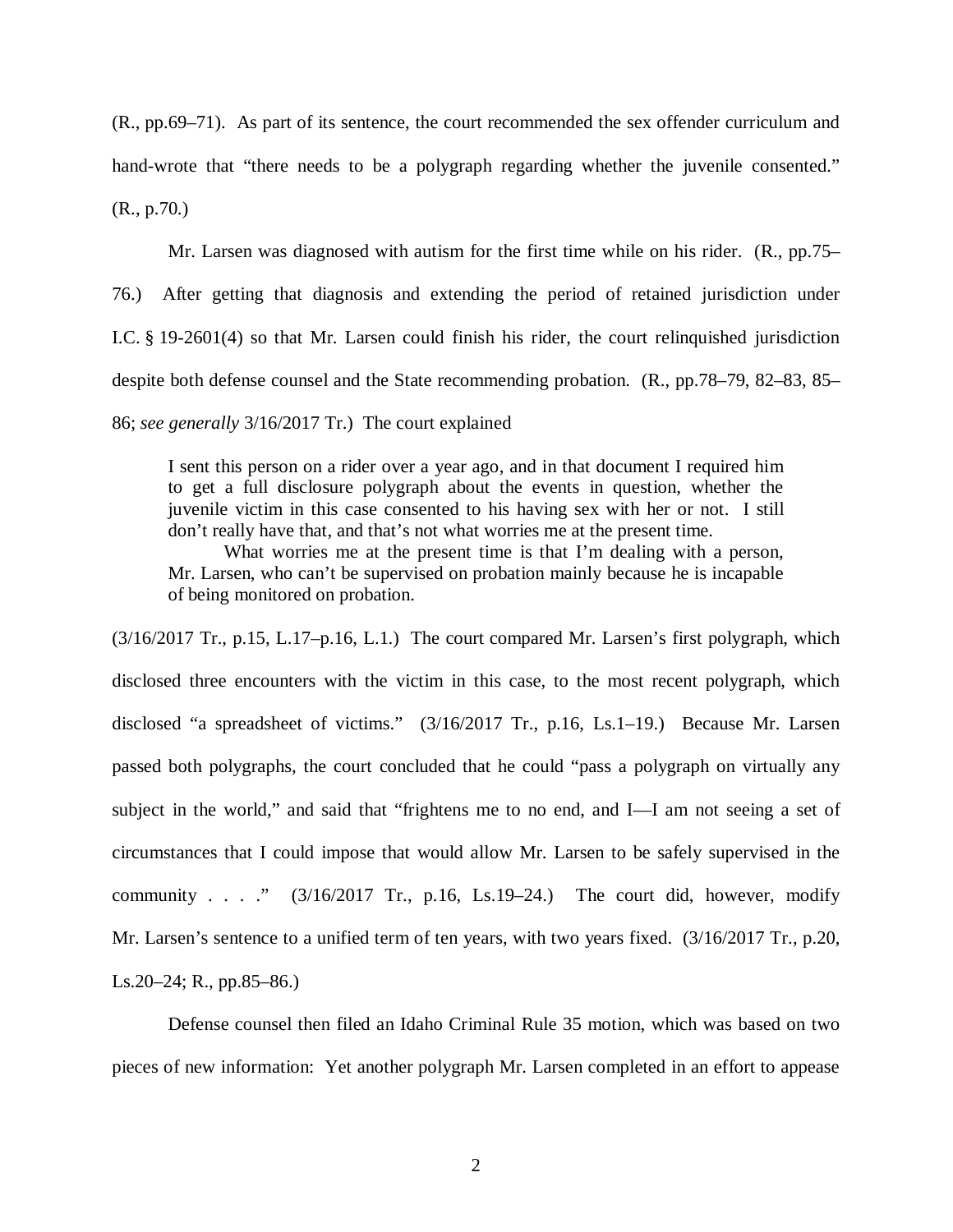the court's earlier concerns, and Mr. Larsen's testimony about his conduct since the court relinquished jurisdiction. (R., p.101; 7/31/17 Tr., p.5, L.12–p.11, L.5.) The court denied any request to further reduce Mr. Larsen's sentence, but offered to retain jurisdiction again so that Mr. Larsen could participate in a sex offender rider. (7/31/17 Tr., p.13, L.21–p.15, L.24; L.R., pp.22–23.) The court again told Mr. Larsen it was unhappy with the polygraphs he had completed, stating:

I don't know how you—how it is you can pass a polygraph in May with one victim and pass one in March with a bunch more, so you're going to have to sort all that out for me before I consider placing you on probation. I need to know what the truth is about your past.

(7/31/17 Tr., p.16, Ls.16–21.) It added: "I guess that's what I'm clearly looking for is not only a polygraph at that time when he finishes that rider, but also a complete psychosexual evaluation giving me a risk evaluation where we're at at that time." (7/31/17 Tr., p.18, Ls.12–16; *see also* L.R., p.23 (ordering that Mr. Larsen "submit to a psychosexual evaluation and polygraph" before the next relinquishment hearing).)

At the next rider review hearing, the court began by discussing the psychosexual examination Mr. Larsen had competed and the polygraph it had ordered but that Mr. Larsen did not complete. (1/30/2018 Tr., p.4, Ls.6–18.) Defense counsel explained that the psychosexual evaluator did not need an additional polygraph and so she understood that the court did not require another one, but that Mr. Larsen would do another polygraph if the court wanted. (1/30/2018 Tr., p.2, L.23–p.3, L.4.) Defense counsel referred the court to a previous polygraph, which the court believed showed that Mr. Larsen had manipulated the victim into having sex with him. (1/30/2018 Tr., p.3, L.5–p.4, L.19.) The court added that the only new information it had was the psychosexual evaluation and an email from IDOC explaining why it had not placed Mr. Larsen in any additional programming. (1/30/2018 Tr., p.4, L.20–p.5, L.1; *see also* 45849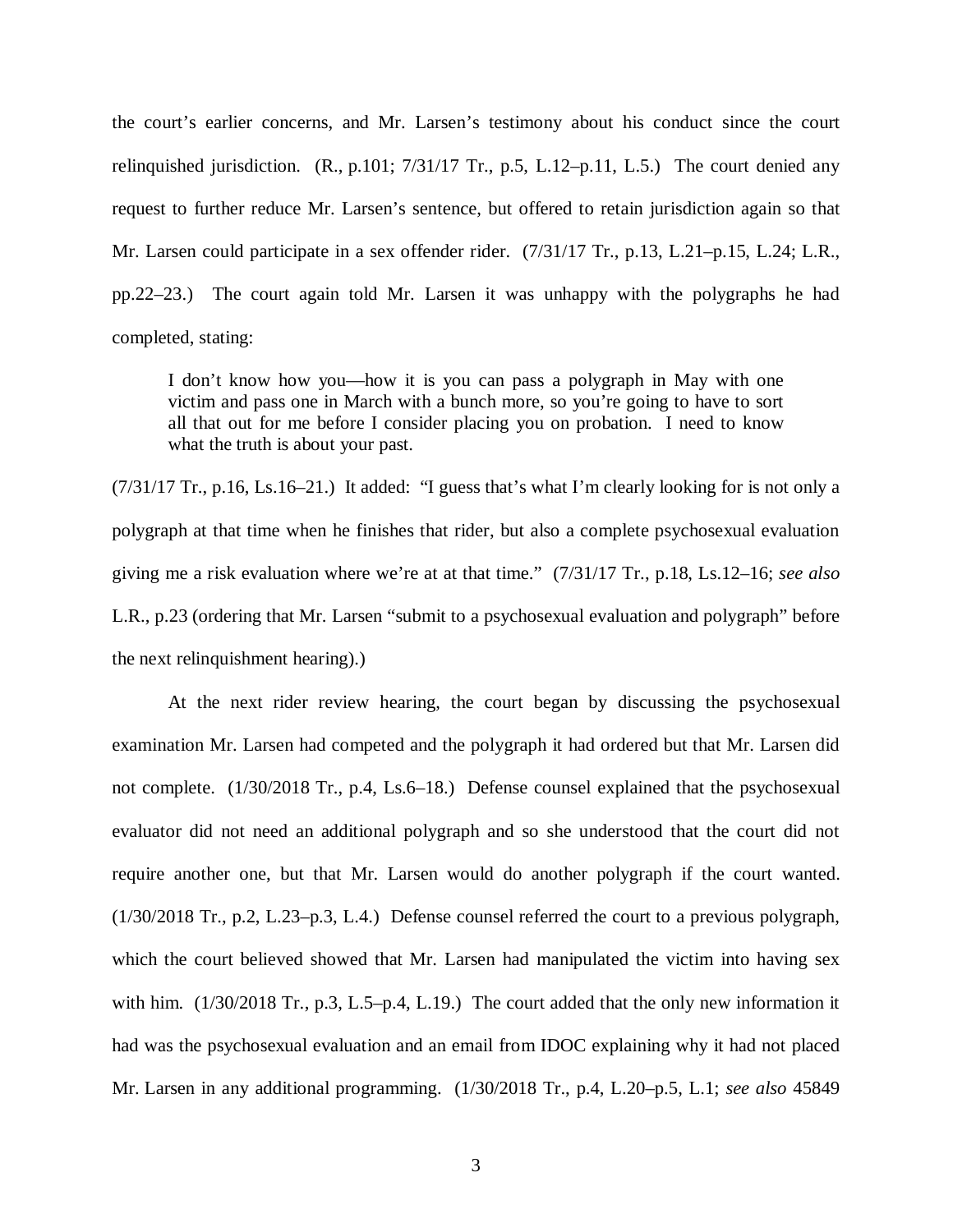PSI, p.1; Aug., pp.1–2 (email from Ashley Dowell at IDOC explaining that it had concluded Mr. Larsen did not qualify for additional programming after the court granted his Rule 35 motion, and it had not performed a polygraph or psychosexual evaluation on Mr. Larsen<sup>[2](#page-4-0)</sup>).)

Defense counsel asked the court to place Mr. Larsen on probation, citing the amount of time Mr. Larsen had already spent in custody, his cooperation with the court's requested polygraphs, his moderate risk of recidivism, and his amenability to treatment in the community.

(1/30/2018 Tr., p.12, L.24–p.14, L.18.) And Mr. Larsen told the court:

This has been quite the reality check. I get more terrified about going back than I am about anything else. And I want to say thank you for the opportunities to get to really know myself and give me the opportunity to be honest with myself and everybody around me to evaluate me and help me come to terms with myself instead of living a lie. And given the opportunity, I'll do my very best to succeed on probation . . . .

(1/30/2018 Tr., p.15, Ls.2–9.) The State declined to make any recommendation. (1/30/2018

Tr., p.12, Ls.20–21.)

The court decided to relinquish jurisdiction, explaining it did not believe it could

adequately protect the public if it placed Mr. Larsen on probation:

[B]ack when I initially imposed your prison sentence, I imposed a period of retained jurisdiction, I told you that you weren't forthcoming with the police about the lack of consent that you had from your underage victim, and told you what I needed when you came back. And that started kind of a long process. And in . . . May of last year, we got a polygraph that . . . dealt with the fact that you didn't have her consent . . . .

 Now we've got a psychosexual evaluation that assesses you at what I view as too much of a risk to be tolerated to be treated out in the community. . . .

. . . .

... I don't see where [the psychosexual evaluator] assesses you as being an acceptable risk to be treated in the community. . . .

<span id="page-4-0"></span><sup>&</sup>lt;sup>2</sup> Handwritten on a copy of the emails is a note that appears to say the following: "Send him to prison no eval. Tom says he's a jerk @ jail." (Aug., p.1.)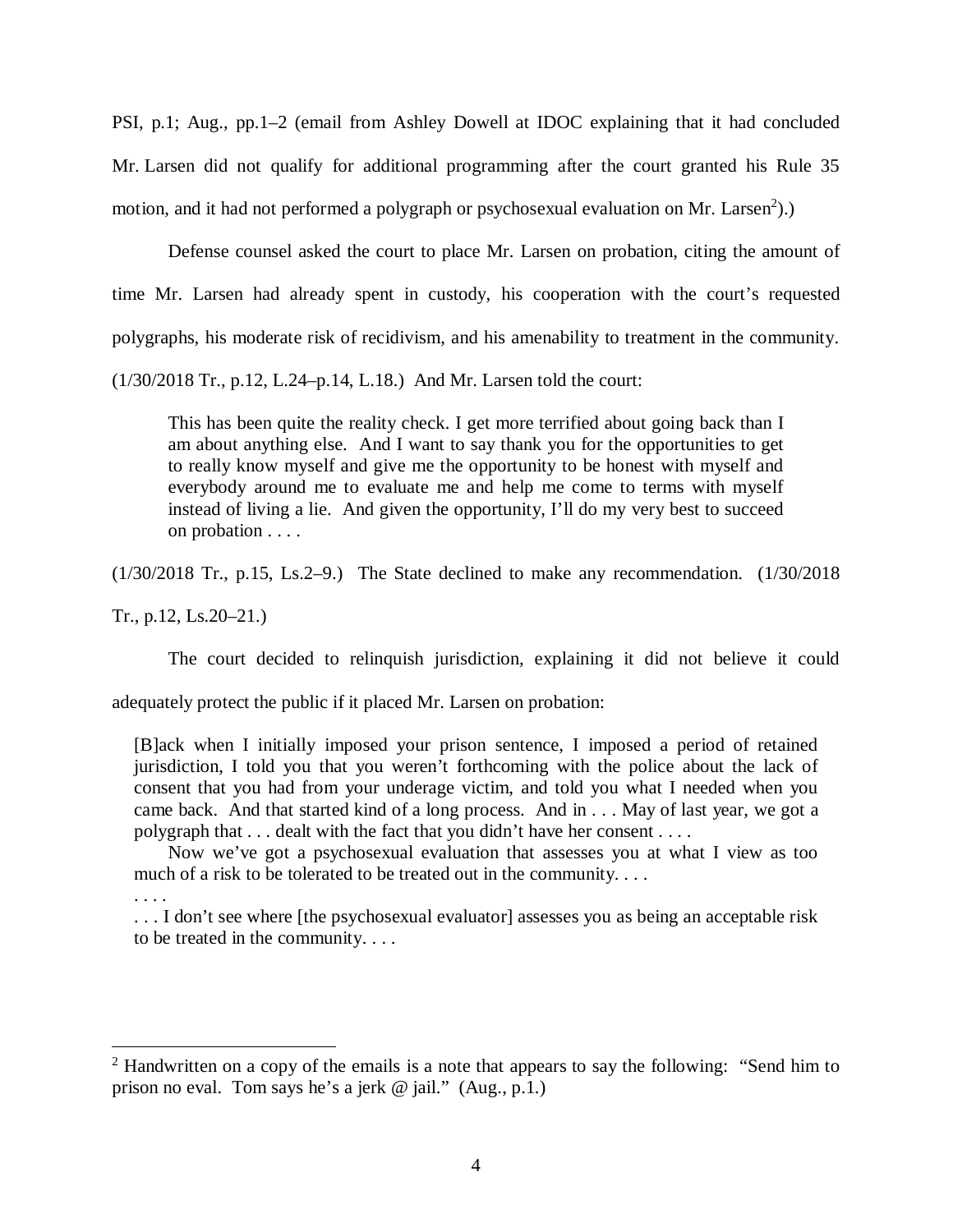(1/30/2018 Tr., p.15, L.22–p.17, L.2; L.R., pp.44–45.) Mr. Larsen timely appealed. (L.R., pp.46–48.)

#### ISSUE

Did the district court abuse its discretion by not placing Mr. Larsen on probation after his period of retained jurisdiction?

## ARGUMENT

## The District Court Abused Its Discretion By Not Placing Mr. Larsen On Probation After His Period Of Retained Jurisdiction

According to Idaho Criminal Rule 35(b), "[w]ithin 120 days of the entry of the judgment imposing sentence or order releasing retained jurisdiction, a motion may be filed to correct or reduce a sentence and the court may correct or reduce the sentence. . . ." Further, Idaho

Code § 19-2601(4) gives the district court discretion to,

Suspend the execution of the judgment at any time during the first three hundred sixty-five (365) days of a sentence to the custody of the state board of correction. The court may retain jurisdiction over the prisoner for a period of up to the first three hundred sixty-five (365) days. . . . The prisoner will remain committed to the board of correction if not affirmatively placed on probation by the court. . . . The court in its discretion may sentence a defendant to more than one (1) period of retained jurisdiction after a defendant has been placed on probation in a case . . . .

The Idaho Supreme Court has held "[t]he plain language of section 19-2601(4) unconditionally requires an intervening period of probation prior to ordering an additional period of retained jurisdiction." *State v. Urrabazo*, 150 Idaho 158, 162 (2010).

Mindful that the district court did not have jurisdiction to place Mr. Larsen on his second period of retained jurisdiction and thus did not have jurisdiction to place him on probation at the end of that second period of retained jurisdiction, *see* I.C. § 19-2601(4); *Urrabazo*, 150 Idaho at 162, Mr. Larsen contends that the district court abused its discretion by not placing him on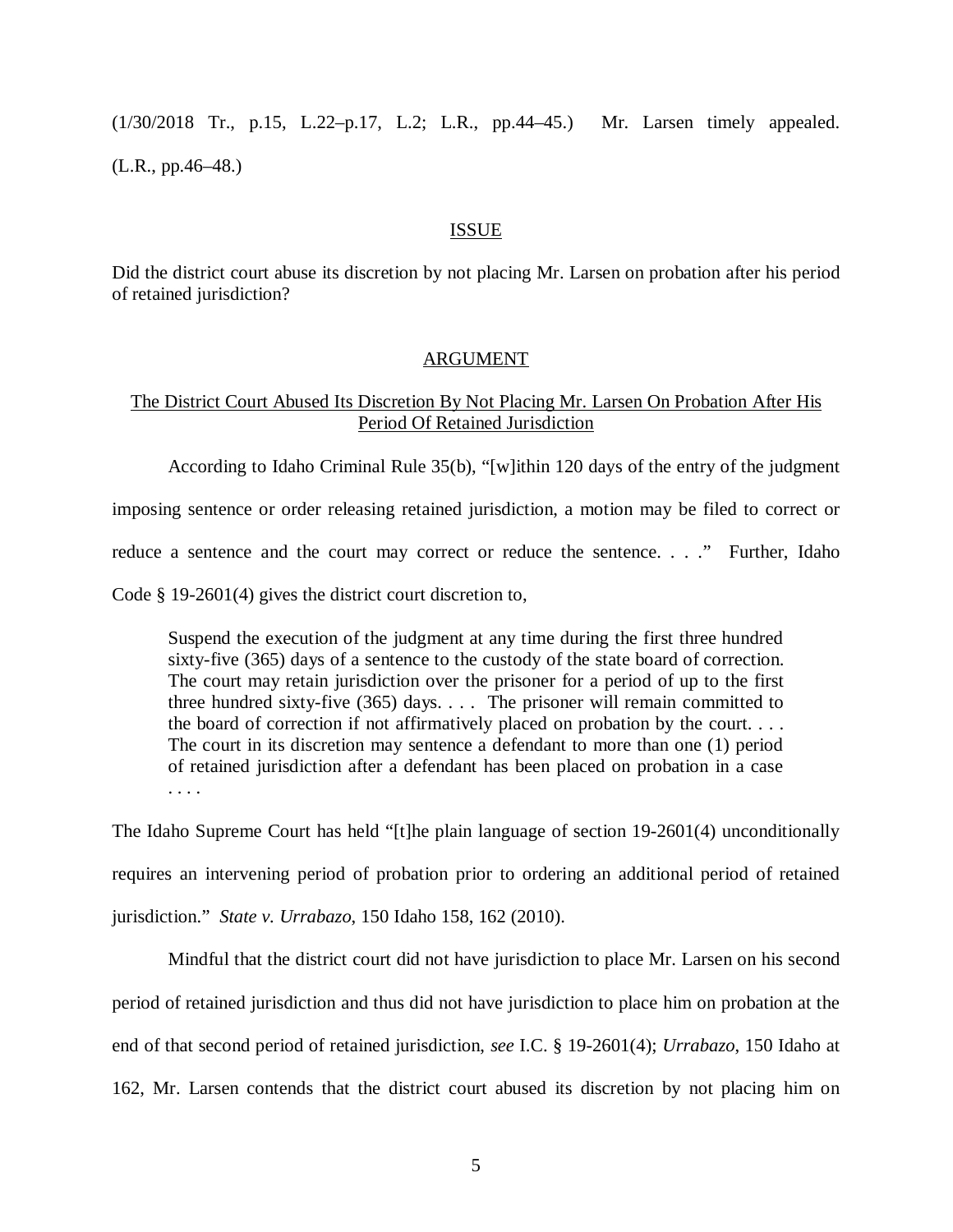probation. As explained by defense counsel at the rider review hearing, Mr. Larsen had already spent a lot of time in custody, he had cooperated with the court's requested polygraphs, he had a moderate risk of reoffending, and he was amenable to treatment in the community. (1/30/2018 Tr., p.12, L.25–p.14, L.18.) Further, after spending so much time in custody and in programming, Mr. Larsen had a high motivation to be successful on probation. (1/30/2018 Tr., p.15, Ls.2–9.) Therefore, the district court abused its discretion by not placing Mr. Larsen on probation at the end of his second period of retained jurisdiction.

#### **CONCLUSION**

Mr. Larsen respectfully requests that this Court order the district court to place him on probation.

DATED this 14<sup>th</sup> day of September, 2018.

/s/ Maya P. Waldron MAYA P. WALDRON Deputy State Appellate Public Defender